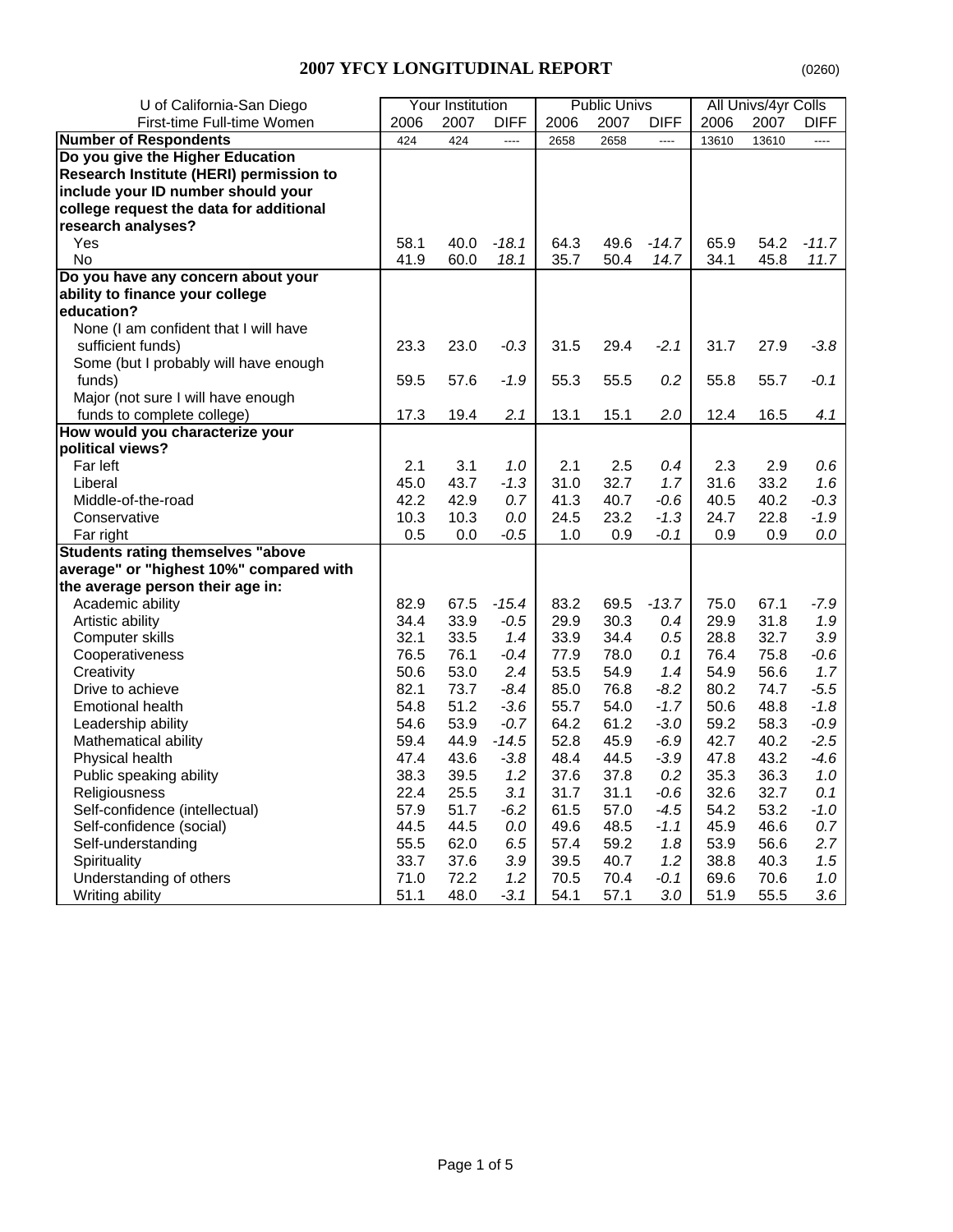#### **2007 YFCY LONGITUDINAL REPORT** (0260)

| U of California-San Diego              |      | Your Institution |             |      | <b>Public Univs</b> |             |      | All Univs/4yr Colls |             |
|----------------------------------------|------|------------------|-------------|------|---------------------|-------------|------|---------------------|-------------|
| First-time Full-time Women             | 2006 | 2007             | <b>DIFF</b> | 2006 | 2007                | <b>DIFF</b> | 2006 | 2007                | <b>DIFF</b> |
| Indicate which activities you did      |      |                  |             |      |                     |             |      |                     |             |
| during the past year                   |      |                  |             |      |                     |             |      |                     |             |
| Attended a religious service           | 61.8 | 41.5             | $-20.3$     | 76.1 | 54.4                | $-21.7$     | 80.1 | 58.0                | $-22.1$     |
| Was bored in class [1]                 | 45.6 | 44.2             | $-1.4$      | 39.8 | 42.0                | 2.2         | 37.8 | 37.1                | $-0.7$      |
| Tutored another student                | 79.9 | 51.7             | $-28.2$     | 69.7 | 47.4                | $-22.3$     | 61.2 | 40.5                | $-20.7$     |
| Studied with other students            | 93.6 | 94.1             | 0.5         | 92.3 | 93.4                | 1.1         | 89.9 | 92.7                | 2.8         |
| Was a guest in a teacher's home        | 15.1 | 2.6              | $-12.5$     | 22.7 | 5.1                 | $-17.6$     | 23.5 | 15.0                | $-8.5$      |
| Smoked cigarettes [1]                  | 0.7  | 2.8              | 2.1         | 2.1  | 3.5                 | 1.4         | 2.8  | 4.6                 | 1.8         |
| Drank beer                             | 20.7 | 32.9             | 12.2        | 28.2 | 45.4                | 17.2        | 36.2 | 49.6                | 13.4        |
| Drank wine or liquor                   | 31.0 | 46.0             | 15.0        | 40.3 | 57.4                | 17.1        | 46.8 | 59.6                | 12.8        |
| Felt overwhelmed by all I had to do[1] | 33.9 | 51.4             | 17.5        | 35.9 | 48.7                | 12.8        | 38.0 | 47.9                | 9.9         |
| Felt depressed [1]                     | 10.4 | 18.0             | 7.6         | 7.6  | 14.3                | 6.7         | 8.1  | 12.9                | 4.8         |
| Performed volunteer work               | 93.1 | 48.1             | $-45.0$     | 91.5 | 62.4                | $-29.1$     | 90.4 | 65.4                | $-25.0$     |
| Played a musical instrument            | 55.3 | 31.0             | $-24.3$     | 46.0 | 26.3                | $-19.7$     | 42.4 | 25.1                | $-17.3$     |
| Socialized with someone of another     |      |                  |             |      |                     |             |      |                     |             |
| racial/ethnic group [1]                | 83.9 | 75.6             | $-8.3$      | 75.6 | 58.3                | $-17.3$     | 70.0 | 54.1                | $-15.9$     |
| Came late to class                     | 61.5 | 68.3             | 6.8         | 54.3 | 60.7                | 6.4         | 54.7 | 56.7                | 2.0         |
| Used the Internet: [1]                 |      |                  |             |      |                     |             |      |                     |             |
| For research or homework               | 84.8 | 82.5             | $-2.3$      | 83.2 | 84.0                | 0.8         | 82.8 | 84.6                | 1.8         |
| To read news sites                     | 44.7 | 47.5             | 2.8         | 38.9 | 47.8                | 8.9         | 40.0 | 48.0                | 8.0         |
| To read blogs                          | 46.2 | 44.1             | $-2.1$      | 40.1 | 40.9                | 0.8         | 39.2 | 40.3                | 1.1         |
| Performed community service as part of |      |                  |             |      |                     |             |      |                     |             |
| a class                                | 55.1 | 13.3             | $-41.8$     | 54.9 | 25.5                | $-29.4$     | 58.2 | 32.0                | $-26.2$     |
| Discussed religion [1]                 | 29.0 | 23.5             | $-5.5$      | 32.6 | 22.7                | $-9.9$      | 35.6 | 28.1                | $-7.5$      |
| Discussed politics [1]                 | 40.0 | 18.2             | $-21.8$     | 35.9 | 18.9                | $-17.0$     | 34.1 | 20.8                | $-13.3$     |
| HOW MUCH TIME HAVE YOU SPENT DURING    |      |                  |             |      |                     |             |      |                     |             |
| A TYPICAL WEEK DOING THE FOLLOWING     |      |                  |             |      |                     |             |      |                     |             |
| <b>ACTIVITIES?</b>                     |      |                  |             |      |                     |             |      |                     |             |
| <b>Studying/homework</b>               |      |                  |             |      |                     |             |      |                     |             |
| None                                   | 0.2  | 0.0              | $-0.2$      | 0.8  | 0.0                 | $-0.8$      | 0.6  | 0.1                 | $-0.5$      |
| Less than one hour                     | 1.7  | 0.2              | $-1.5$      | 6.3  | 0.3                 | $-6.0$      | 6.0  | 0.5                 | $-5.5$      |
| 1 to 2 hours                           | 9.2  | 2.0              | $-7.2$      | 15.5 | 4.2                 | $-11.3$     | 15.9 | 5.0                 | $-10.9$     |
| 3 to 5 hours                           | 25.6 | 26.8             | 1.2         | 29.0 | 27.6                | $-1.4$      | 29.1 | 24.9                | $-4.2$      |
| 6 to 10 hours                          | 30.8 | 38.0             | 7.2         | 25.5 | 36.0                | 10.5        | 24.4 | 36.3                | 11.9        |
| 11 to 15 hours                         | 17.1 | 18.1             | 1.0         | 12.8 | 16.4                | 3.6         | 13.1 | 17.6                | 4.5         |
| 16 to 20 hours                         | 7.7  | 6.9              | $-0.8$      | 5.5  | 8.0                 | 2.5         | 6.5  | 8.8                 | 2.3         |
| Over 20 hours                          | 7.7  | 7.9              | 0.2         | 4.6  | 7.5                 | 2.9         | 4.4  | 6.8                 | 2.4         |
| <b>Socializing with friends</b>        |      |                  |             |      |                     |             |      |                     |             |
| None                                   | 0.5  | $0.0\,$          | $-0.5$      | 0.1  | 0.2                 | 0.1         | 0.2  | 0.3                 | 0.1         |
| Less than one hour                     | 2.7  | 1.5              | $-1.2$      | 1.7  | 1.1                 | $-0.6$      | 1.4  | 1.2                 | $-0.2$      |
| 1 to 2 hours                           | 8.7  | 7.2              | $-1.5$      | 7.6  | 5.8                 | $-1.8$      | 6.4  | 5.2                 | $-1.2$      |
| 3 to 5 hours                           | 25.4 | 26.1             | 0.7         | 22.7 | 20.0                | $-2.7$      | 20.2 | 17.3                | $-2.9$      |
| 6 to 10 hours                          | 30.8 | 35.3             | 4.5         | 31.5 | 31.1                | $-0.4$      | 29.5 | 29.4                | $-0.1$      |
| 11 to 15 hours                         | 15.2 | 14.2             | $-1.0$      | 17.1 | 17.6                | 0.5         | 19.6 | 18.5                | $-1.1$      |
| 16 to 20 hours                         | 7.5  | 6.2              | $-1.3$      | 8.4  | 10.0                | 1.6         | 10.5 | 11.5                | 1.0         |
| Over 20 hours                          | 9.2  | 9.5              | 0.3         | 10.8 | 14.2                | 3.4         | 12.2 | 16.6                | 4.4         |

[1] Percentage marking "Frequently" only. All other results represent the percentage marking "Frequently" or "Occasionally".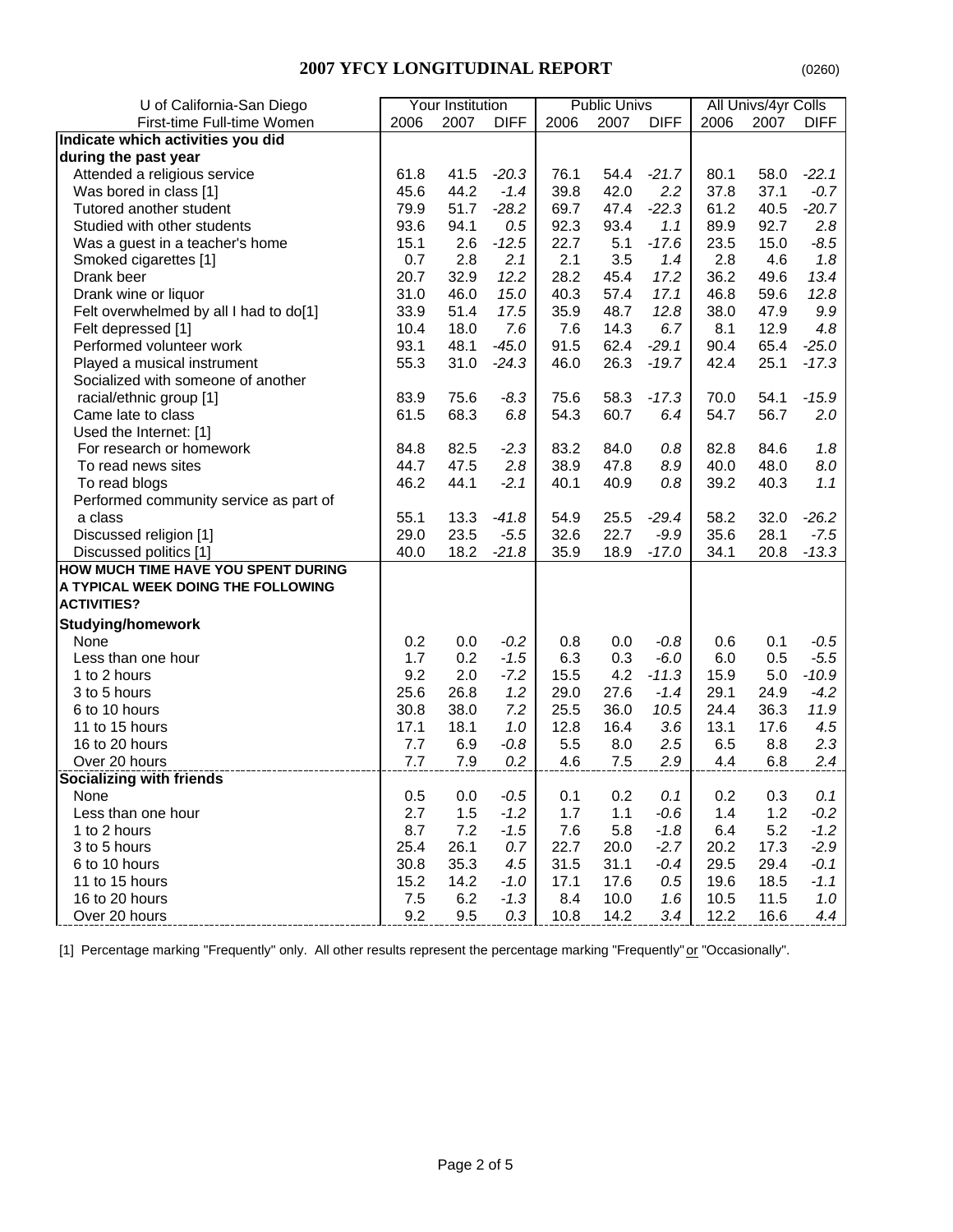### **2007 YFCY LONGITUDINAL REPORT**

|--|

| U of California-San Diego           |      | Your Institution |             |      | <b>Public Univs</b> |             |      | All Univs/4yr Colls |             |
|-------------------------------------|------|------------------|-------------|------|---------------------|-------------|------|---------------------|-------------|
| First-time Full-time Women          | 2006 | 2007             | <b>DIFF</b> | 2006 | 2007                | <b>DIFF</b> | 2006 | 2007                | <b>DIFF</b> |
| HOW MUCH TIME HAVE YOU SPENT DURING |      |                  |             |      |                     |             |      |                     |             |
| A TYPICAL WEEK DOING THE FOLLOWING  |      |                  |             |      |                     |             |      |                     |             |
| <b>ACTIVITIES?</b>                  |      |                  |             |      |                     |             |      |                     |             |
|                                     |      |                  |             |      |                     |             |      |                     |             |
| <b>Exercise or sports</b>           |      |                  |             |      |                     |             |      |                     |             |
| None                                | 5.5  | 5.7              | 0.2         | 5.6  | 6.2                 | 0.6         | 5.2  | 7.5                 | 2.3         |
| Less than one hour                  | 16.6 | 14.6             | $-2.0$      | 13.3 | 13.1                | $-0.2$      | 11.3 | 13.5                | 2.2         |
| 1 to 2 hours                        | 19.1 | 27.8             | 8.7         | 16.8 | 25.7                | 8.9         | 17.1 | 23.5                | 6.4         |
| 3 to 5 hours                        | 23.1 | 35.5             | 12.4        | 21.2 | 33.8                | 12.6        | 20.6 | 30.5                | 9.9         |
| 6 to 10 hours                       | 18.6 | 12.2             | $-6.4$      | 19.0 | 15.3                | $-3.7$      | 18.5 | 15.9                | $-2.6$      |
| 11 to 15 hours                      | 9.7  | 2.2              | $-7.5$      | 11.1 | 3.2                 | $-7.9$      | 13.7 | 4.9                 | $-8.8$      |
| 16 to 20 hours                      | 3.2  | 1.5              | $-1.7$      | 7.5  | 1.3                 | $-6.2$      | 7.6  | 2.4                 | $-5.2$      |
| Over 20 hours                       | 4.2  | 0.5              | $-3.7$      | 5.6  | 1.3                 | $-4.3$      | 6.1  | 1.9                 | $-4.2$      |
| <b>Partying</b>                     |      |                  |             |      |                     |             |      |                     |             |
| None                                | 38.3 | 40.5             | 2.2         | 38.3 | 33.0                | $-5.3$      | 33.5 | 29.7                | $-3.8$      |
| Less than one hour                  | 23.6 | 15.4             | $-8.2$      | 18.3 | 14.4                | $-3.9$      | 16.2 | 12.6                | $-3.6$      |
| 1 to 2 hours                        | 20.1 | 16.4             | $-3.7$      | 17.2 | 14.4                | $-2.8$      | 17.6 | 15.5                | $-2.1$      |
| 3 to 5 hours                        | 11.4 | 17.9             | 6.5         | 15.5 | 21.3                | 5.8         | 18.1 | 22.7                | 4.6         |
| 6 to 10 hours                       | 4.0  | 8.7              | 4.7         | 7.0  | 11.6                | 4.6         | 9.5  | 13.8                | 4.3         |
| 11 to 15 hours                      | 1.5  | 0.7              | $-0.8$      | 2.2  | 3.8                 | 1.6         | 2.9  | 3.9                 | 1.0         |
| 16 to 20 hours                      | 0.5  | 0.0              | $-0.5$      | 0.9  | 1.0                 | 0.1         | 1.2  | 1.2                 | 0.0         |
| Over 20 hours                       | 0.5  | 0.2              | $-0.3$      | 0.5  | 0.6                 | 0.1         | 0.9  | 0.7                 | $-0.2$      |
| <b>Student clubs/groups</b>         |      |                  |             |      |                     |             |      |                     |             |
| None                                | 13.7 | 37.9             | 24.2        | 13.2 | 34.9                | 21.7        | 15.3 | 36.5                | 21.2        |
| Less than one hour                  | 14.0 | 11.0             | $-3.0$      | 14.2 | 11.3                | $-2.9$      | 13.2 | 12.2                | $-1.0$      |
| 1 to 2 hours                        | 29.7 | 21.2             | $-8.5$      | 29.9 | 21.6                | $-8.3$      | 29.8 | 22.9                | $-6.9$      |
| 3 to 5 hours                        | 20.4 | 20.2             | $-0.2$      | 24.1 | 19.8                | $-4.3$      | 23.6 | 18.4                | $-5.2$      |
| 6 to 10 hours                       | 13.5 | 6.5              | $-7.0$      | 10.9 | 7.6                 | $-3.3$      | 10.2 | 6.5                 | $-3.7$      |
| 11 to 15 hours                      | 4.2  | 2.5              | $-1.7$      | 3.9  | 3.0                 | $-0.9$      | 3.9  | 1.9                 | $-2.0$      |
| 16 to 20 hours                      | 1.5  | 0.7              | $-0.8$      | 1.8  | 0.9                 | $-0.9$      | 1.8  | 0.7                 | $-1.1$      |
| Over 20 hours                       | 3.0  | 0.0              | $-3.0$      | 2.0  | 0.9                 | $-1.1$      | 2.2  | 0.8                 | $-1.4$      |
| <b>Watching TV</b>                  |      |                  |             |      |                     |             |      |                     |             |
| None                                | 8.5  | 9.7              | 1.2         | 6.9  | 8.5                 | 1.6         | 5.8  | 11.9                | 6.1         |
| Less than one hour                  | 15.5 | 13.7             | $-1.8$      | 16.0 | 13.8                | $-2.2$      | 14.9 | 16.9                | 2.0         |
| 1 to 2 hours                        | 24.7 | 27.7             | 3.0         | 25.7 | 26.1                | 0.4         | 26.6 | 28.1                | 1.5         |
| 3 to 5 hours                        | 27.2 | 27.2             | 0.0         | 29.4 | 28.6                | $-0.8$      | 30.4 | 26.9                | $-3.5$      |
| 6 to 10 hours                       | 16.7 | 16.0             | $-0.7$      | 14.6 | 16.4                | 1.8         | 14.9 | 11.2                | $-3.7$      |
| 11 to 15 hours                      | 3.7  |                  |             |      | 3.7                 |             |      | 2.9                 |             |
|                                     |      | 4.0              | 0.3         | 4.0  |                     | $-0.3$      | 4.1  |                     | $-1.2$      |
| 16 to 20 hours                      | 2.7  | 0.5              | $-2.2$      | 1.9  | 1.1                 | $-0.8$      | 1.7  | 1.1                 | $-0.6$      |
| Over 20 hours                       | 1.0  | 1.2              | 0.2         | 1.5  | 1.7                 | 0.2         | 1.6  | 1.1                 | $-0.5$      |
| <b>Household/childcare duties</b>   |      |                  |             |      |                     |             |      |                     |             |
| None                                | 15.5 | 51.1             | 35.6        | 12.5 | 49.1                | 36.6        | 13.8 | 55.3                | 41.5        |
| Less than one hour                  | 25.9 | 19.0             | $-6.9$      | 23.8 | 19.4                | $-4.4$      | 21.8 | 16.7                | $-5.1$      |
| 1 to 2 hours                        | 31.9 | 22.4             | $-9.5$      | 35.3 | 20.9                | $-14.4$     | 34.3 | 17.8                | $-16.5$     |
| 3 to 5 hours                        | 20.0 | 5.7              | $-14.3$     | 19.3 | 8.3                 | $-11.0$     | 20.3 | 7.3                 | $-13.0$     |
| 6 to 10 hours                       | 3.7  | 1.2              | $-2.5$      | 5.9  | 1.7                 | $-4.2$      | 6.1  | 2.0                 | $-4.1$      |
| 11 to 15 hours                      | 1.0  | 0.2              | $-0.8$      | 1.4  | 0.3                 | $-1.1$      | 2.0  | 0.5                 | $-1.5$      |
| 16 to 20 hours                      | 0.2  | 0.0              | $-0.2$      | 0.8  | 0.1                 | $-0.7$      | 0.7  | 0.1                 | $-0.6$      |
| Over 20 hours                       | 1.7  | 0.2              | $-1.5$      | 0.9  | 0.2                 | $-0.7$      | 1.1  | 0.3                 | $-0.8$      |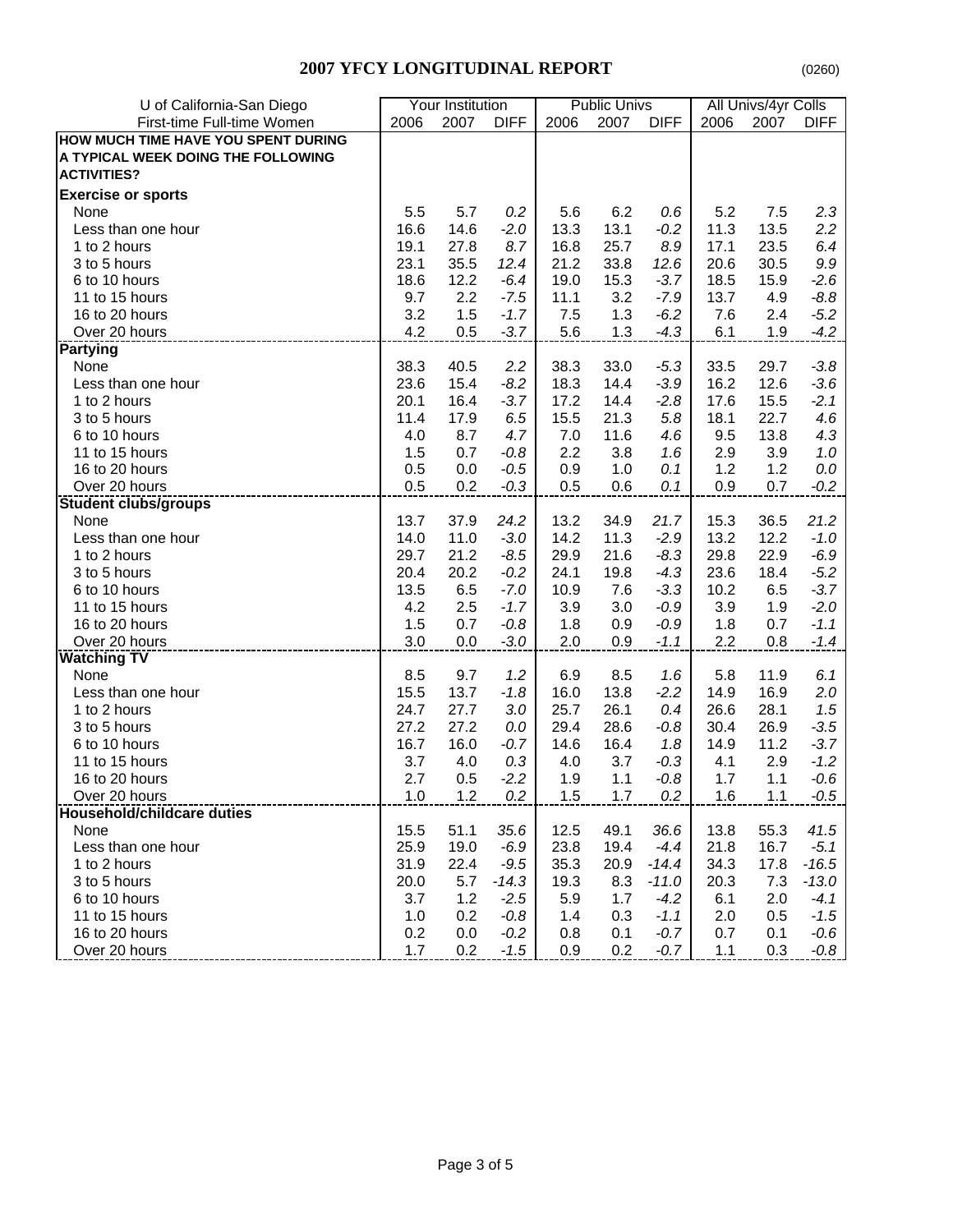### **2007 YFCY LONGITUDINAL REPORT**

| U of California-San Diego                          |             | Your Institution |                  |              | <b>Public Univs</b> |                  |             | All Univs/4yr Colls |                  |
|----------------------------------------------------|-------------|------------------|------------------|--------------|---------------------|------------------|-------------|---------------------|------------------|
| First-time Full-time Women                         | 2006        | 2007             | <b>DIFF</b>      | 2006         | 2007                | <b>DIFF</b>      | 2006        | 2007                | <b>DIFF</b>      |
| HOW MUCH TIME HAVE YOU SPENT DURING                |             |                  |                  |              |                     |                  |             |                     |                  |
| A TYPICAL WEEK DOING THE FOLLOWING                 |             |                  |                  |              |                     |                  |             |                     |                  |
| <b>ACTIVITIES?</b>                                 |             |                  |                  |              |                     |                  |             |                     |                  |
| <b>Reading for pleasure</b>                        |             |                  |                  |              |                     |                  |             |                     |                  |
| None                                               | 13.9        | 43.5             | 29.6             | 16.2         | 39.9                | 23.7             | 16.1        | 40.4                | 24.3             |
| Less than one hour                                 | 24.6        | 29.4             | 4.8              | 26.4         | 26.6                | 0.2              | 25.6        | 27.5                | 1.9              |
| 1 to 2 hours                                       | 31.8        | 16.7             | $-15.1$          | 29.3         | 20.8                | $-8.5$           | 28.8        | 19.7                | $-9.1$           |
| 3 to 5 hours                                       |             | 7.7              | $-12.2$          |              | 8.5                 |                  |             |                     | $-9.3$           |
| 6 to 10 hours                                      | 19.9<br>6.2 | 2.0              | $-4.2$           | 17.6<br>5.8  | 3.1                 | $-9.1$<br>$-2.7$ | 17.8<br>7.1 | 8.5                 | $-4.3$           |
| 11 to 15 hours                                     | 1.5         | 0.7              | $-0.8$           | 2.8          | 0.6                 | $-2.2$           | 2.6         | 2.8<br>0.6          | $-2.0$           |
| 16 to 20 hours                                     | 0.7         | 0.0              | $-0.7$           | 0.7          | 0.2                 | $-0.5$           | 1.0         | 0.2                 |                  |
| Over 20 hours                                      |             | 0.0              | $-1.2$           |              | 0.2                 | $-0.9$           | 1.0         | 0.2                 | $-0.8$<br>$-0.8$ |
|                                                    | 1.2         |                  |                  | 1.1          |                     |                  |             |                     |                  |
| <b>Playing video/computer games</b>                | 58.4        | 61.6             | 3.2              |              | 62.2                |                  | 59.5        | 63.6                | 4.1              |
| None                                               | 22.2        | 20.0             |                  | 59.2<br>21.9 | 17.5                | 3.0<br>$-4.4$    | 21.5        | 17.3                | $-4.2$           |
| Less than one hour<br>1 to 2 hours                 | 11.0        | 9.2              | $-2.2$<br>$-1.8$ | 10.5         | 11.4                |                  |             | 11.1                |                  |
| 3 to 5 hours                                       |             | 5.5              | 1.5              | 5.1          | 6.1                 | $0.9\,$          | 10.6<br>5.0 | 5.3                 | 0.5<br>0.3       |
|                                                    | 4.0         |                  |                  |              |                     | 1.0              |             |                     |                  |
| 6 to 10 hours                                      | 1.7         | 3.2<br>0.2       | 1.5              | 1.8          | 2.0                 | 0.2              | 2.0         | 1.8                 | $-0.2$           |
| 11 to 15 hours                                     | 1.5         |                  | $-1.3$           | 1.0          | 0.4                 | $-0.6$           | 0.8         | 0.5                 | $-0.3$           |
| 16 to 20 hours                                     | 0.7<br>0.5  | 0.2<br>0.0       | $-0.5$           | 0.4<br>0.2   | 0.2<br>0.2          | $-0.2$           | 0.3<br>0.3  | 0.2<br>0.3          | $-0.1$<br>0.0    |
| Over 20 hours<br>Objectives considered to be "very |             |                  | $-0.5$           |              |                     | 0.0              |             |                     |                  |
| important" or "essential":                         |             |                  |                  |              |                     |                  |             |                     |                  |
| Becoming accomplished in one of the                |             |                  |                  |              |                     |                  |             |                     |                  |
| performing arts (acting, dancing,                  |             |                  |                  |              |                     |                  |             |                     |                  |
| $etc.$ )                                           | 14.3        | 23.0             | 8.7              | 12.0         | 17.7                | 5.7              | 15.4        | 20.1                | 4.7              |
| Becoming an authority in my field                  | 58.1        | 69.8             | 11.7             | 57.6         | 67.2                | 9.6              | 55.1        | 65.2                | 10.1             |
| Obtaining recognition from my                      |             |                  |                  |              |                     |                  |             |                     |                  |
| colleagues for contributions to my                 |             |                  |                  |              |                     |                  |             |                     |                  |
| special field                                      | 54.0        | 60.4             | 6.4              | 51.8         | 57.7                | 5.9              | 51.3        | 59.1                | 7.8              |
| Influencing the political structure                | 19.3        | 22.6             | 3.3              | 18.0         | 20.0                | 2.0              | 17.3        | 19.9                | 2.6              |
| Influencing social values                          | 42.3        | 52.3             | 10.0             | 39.8         | 48.9                | 9.1              | 43.6        | 50.6                | 7.0              |
| Raising a family                                   | 69.6        | 75.2             | 5.6              | 75.6         | 77.7                | 2.1              | 77.3        | 77.8                | 0.5              |
| Having administrative responsibility               |             |                  |                  |              |                     |                  |             |                     |                  |
| for the work of others                             | 35.1        | 50.6             | 15.5             | 36.6         | 45.6                | 9.0              | 35.8        | 41.5                | 5.7              |
| Being very well off financially                    | 78.2        | 79.0             | 0.8              | 71.8         | 69.3                | $-2.5$           | 68.3        | 66.0                | $-2.3$           |
| Helping others who are in difficulty               | 73.5        | 84.1             | 10.6             | 71.4         | 82.1                | 10.7             | 73.2        | 80.6                | 7.4              |
| Making a theoretical contribution to               |             |                  |                  |              |                     |                  |             |                     |                  |
| science                                            | 30.1        | 31.6             | 1.5              | 20.8         | 20.2                | $-0.6$           | 16.8        | 17.5                | 0.7              |
| Writing original works (poems, novels,             |             |                  |                  |              |                     |                  |             |                     |                  |
| short stories, etc.)                               | 12.6        | 19.3             | 6.7              | 11.9         | 15.6                | 3.7              | 14.5        | 18.5                | 4.0              |
| Creating artistic work (painting,                  |             |                  |                  |              |                     |                  |             |                     |                  |
| sculpture, decorating, etc.)                       | 13.4        | 21.9             | 8.5              | 12.7         | 17.6                | 4.9              | 15.4        | 19.8                | 4.4              |
| Becoming successful in a business of my            |             |                  |                  |              |                     |                  |             |                     |                  |
| own                                                | 35.1        | 41.0             | 5.9              | 35.6         | 38.0                | 2.4              | 33.9        | 35.8                | 1.9              |
| Becoming involved in programs to clean             |             |                  |                  |              |                     |                  |             |                     |                  |
| up the environment                                 | 31.0        | 41.9             | 10.9             | 23.9         | 31.8                | 7.9              | 23.0        | 29.0                | $6.0\,$          |
| Developing a meaningful philosophy of              |             |                  |                  |              |                     |                  |             |                     |                  |
| life                                               | 52.7        | 62.3             | 9.6              | 47.0         | 53.5                | 6.5              | 47.7        | 51.5                | 3.8              |
| Participating in a community action                |             |                  |                  |              |                     |                  |             |                     |                  |
| program                                            | 37.1        | 47.8             | 10.7             | 32.1         | 41.5                | 9.4              | 32.4        | 39.4                | 7.0              |
| Helping to promote racial understanding            | 42.2        | 46.4             | 4.2              | 33.9         | 39.2                | 5.3              | 34.5        | 39.1                | 4.6              |